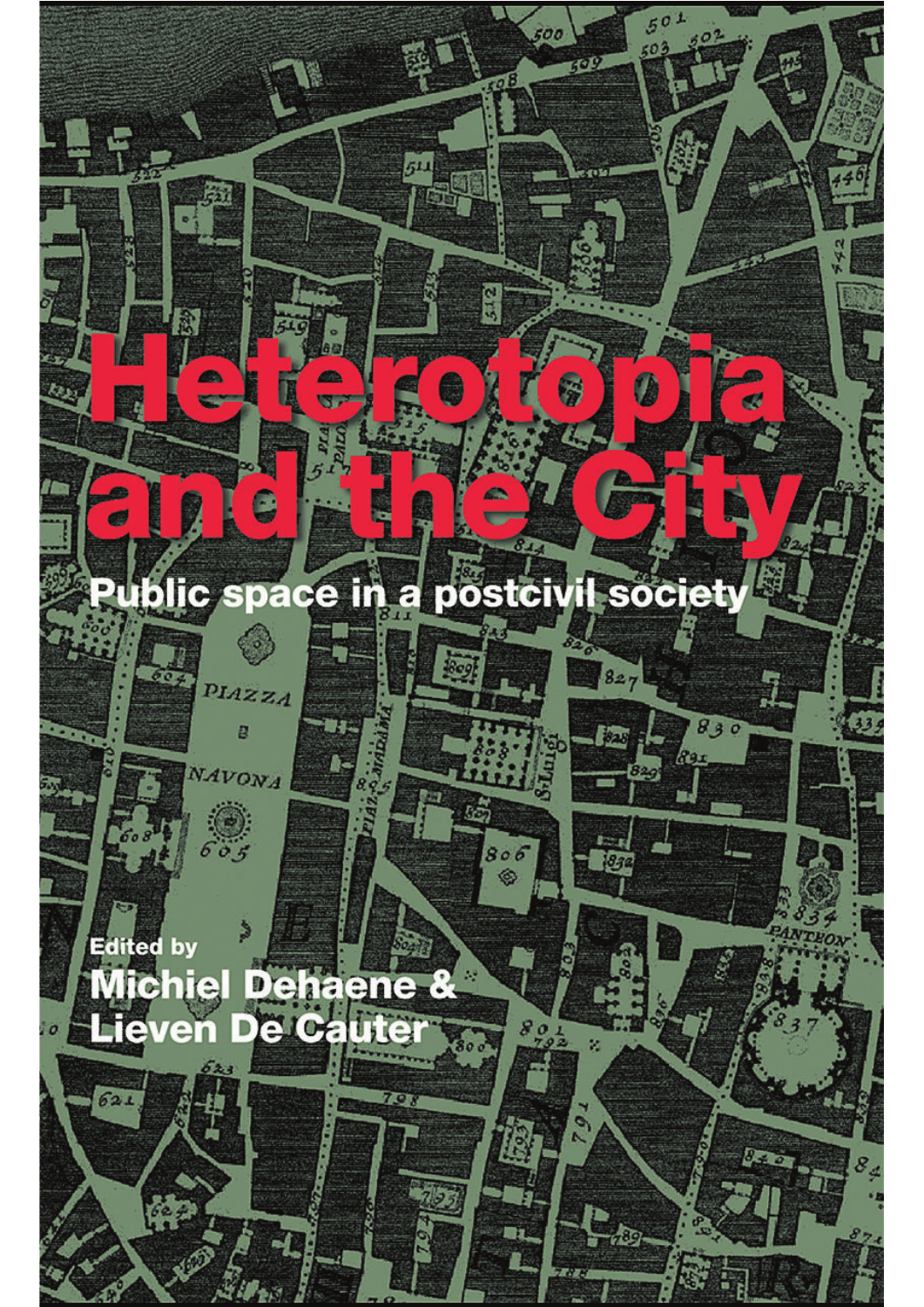

Fragment of the 18th century Map of Rome by Giambattista Nolli (1748) with the churches of Borromini prominently surrounding the Piazza Navona, the Pantheon a bit further to the east. The church interiors are drawn as cavities within the solid built mass of the city, making for an elegant visual expression of the ambiguous status of these 'sacred' spaces that defy easy categorization within the private-public/black-white binary logic of the map. The Piazza Navona was built on the vestiges of a stadium, the circus of Emperor Domitian, which demonstrates that heterotopias can over time develop into public spaces.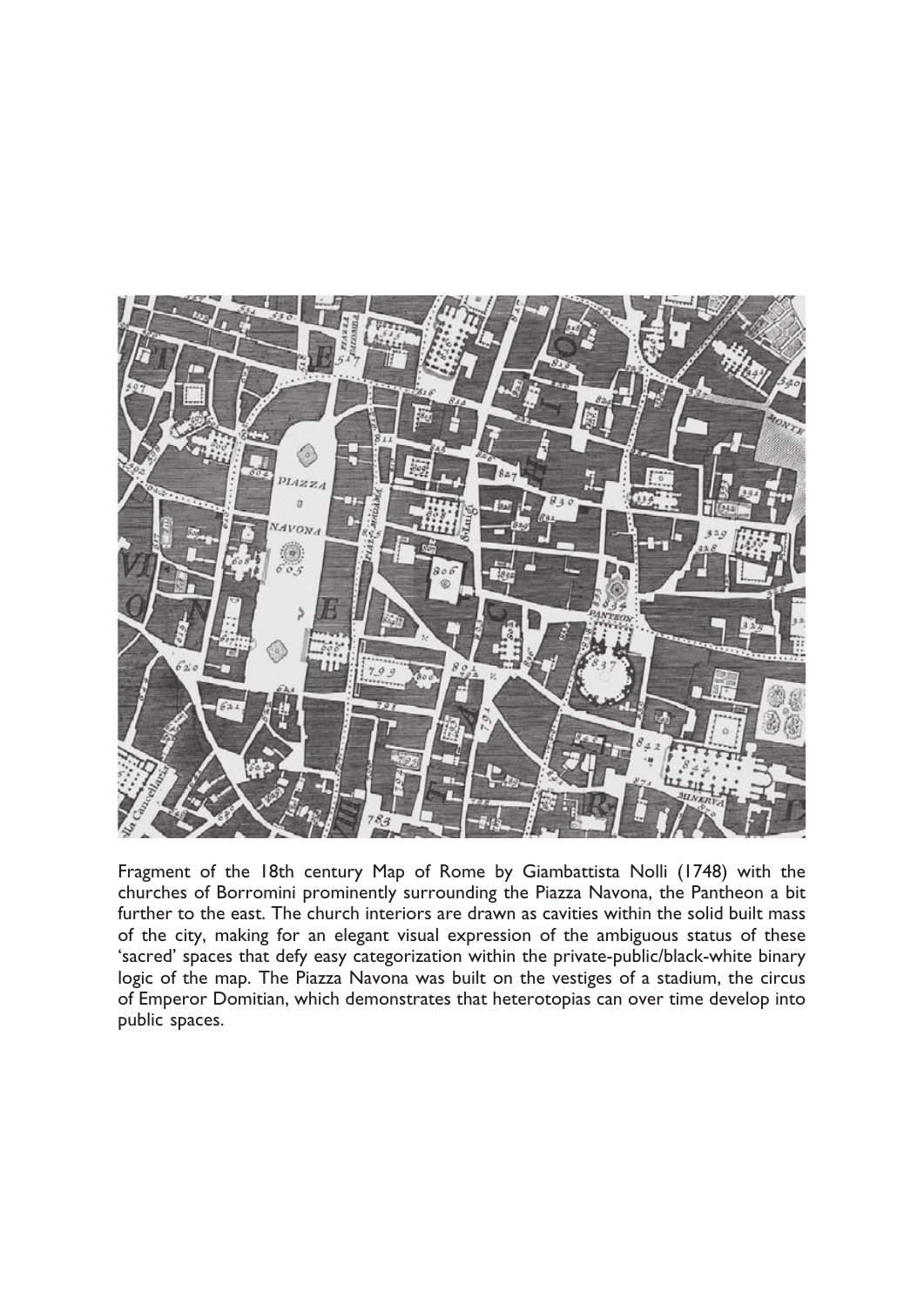## **Heterotopia in a postcivil society**

## *Michiel Dehaene and Lieven De Cauter*

The last decades of the twentieth century produced a vigorous debate in architecture and urbanism on the transformation of public space: on the one hand discourses that lamented the 'end of public space' (e.g. Sorkin 1992) and, on the other, contrasting opinions that advocated new forms of public space located in private spaces for collective use (shopping malls or sports centres) or in alternative spaces such as wastelands or parking lots (e.g. Chase *et al.* 1999). Some authors voiced warnings against the alarming developments in society at large, which seemed to threaten the basic assumptions on which democracy and the welfare state are founded, while others tended to take a more optimistic position in accepting the challenge to design for new programmes in the realm of leisure, sports, shopping or transportation.

At the dawn of the twenty-first century, in the face of the war on terror, global warming as a planetary disaster and the obscene spreading of poverty turning our world into a 'planet of slums' (Davis 2006), this debate and the terms under which it was conducted increasingly sound like a requiem for a civil culture. The concomitant proliferation of urban studies, and discussions on such vague notions as 'urbanity' – the celebrated attribute of metropolitan life – seem to accompany the difficult farewell of an urban civilization and the brutal awakening to the emergence (and emergencies) of a postcivil society – a term we gratefully borrow from Frederic Jameson (1990). This requiem for the city, the lament of public space, placed the public–private dichotomy at centre stage, but has at the same time worn out its analytical force. The contemporary transformation of the city displays a profound redrawing of the contours of public and private space, bringing to the fore an equally treacherous and fertile ground of conditions that are not merely hybrid, but rather defy an easy description in these terms. It is on this treacherous terrain that Foucault's notion of *heterotopia* can shed a new light. The concept seems to offer the opportunity to both recapitulate and redirect the ongoing debate.

Michel Foucault introduced the term 'heterotopia' in a lecture for architects in 1967, pointing to various institutions and places that interrupt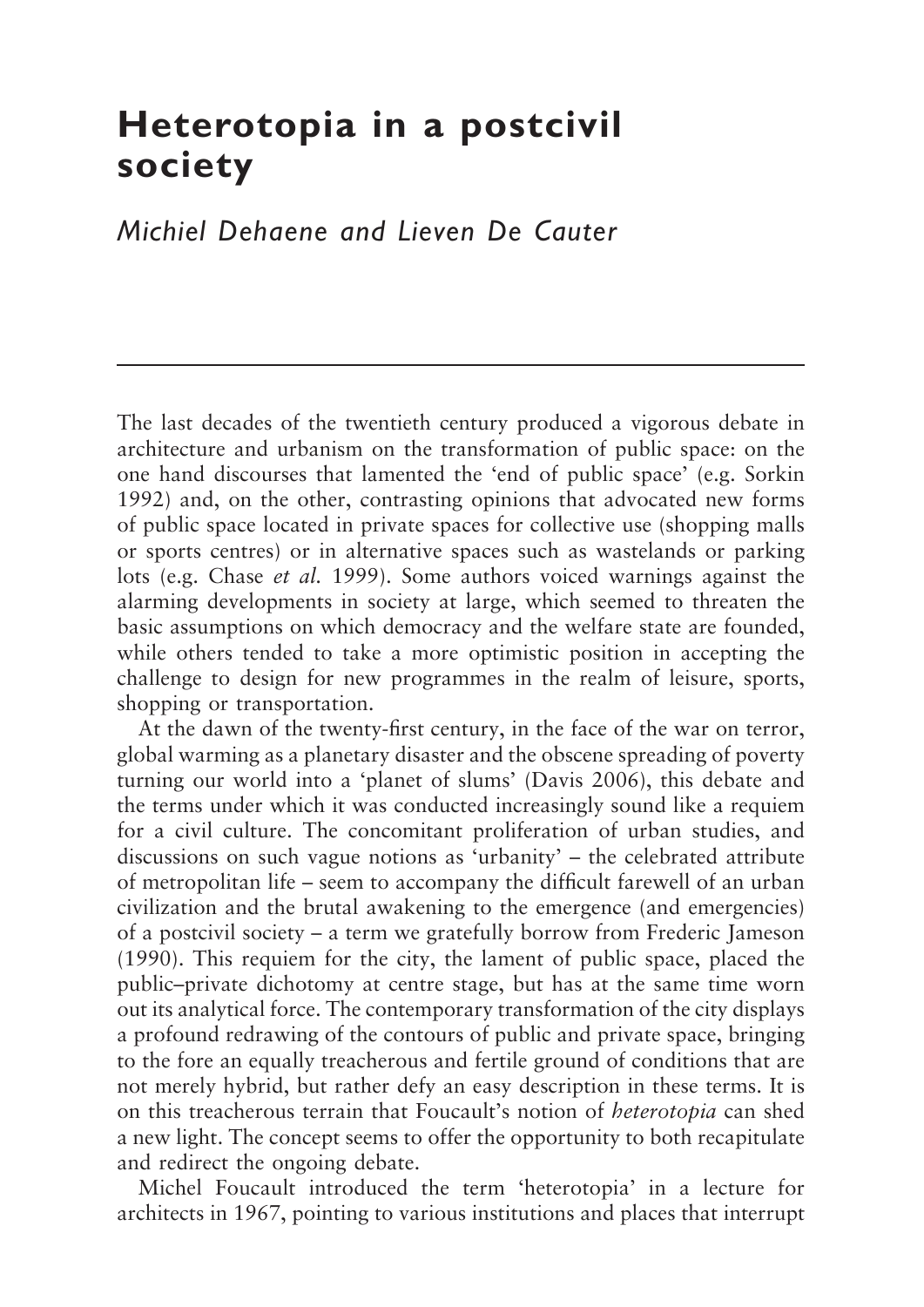the apparent continuity and normality of ordinary everyday space. Because they inject alterity into the sameness, the commonplace, the topicality of everyday society, Foucault called these places 'hetero-topias' – literally 'other places'. When we review all the examples mentioned – the school, military service, the honeymoon, old people's homes, psychiatric institutions, prisons, cemeteries, theatres and cinemas, libraries and museums, fairs and carnivals, holiday camps, hamams, saunas, motels, brothels, the Jesuit colonies and the ship – we get an idea of the vastness of the concept. But one also gets the feeling that it lacks definition and is perhaps too encompassing. The term 'heterotopia', since it entered architectural and urban theory in the late 1960s – more as a rumour than as a codified concept, for the lecture remained unpublished until 1984 – has been a source of inspiration in urban and architectural theory, but also one of confusion. The task of this book is to try and clarify the concept somewhat. We see heterotopia as being at a crossroads of the conceptual flight lines that shape public space today:

*The reinvention of the everyday: the ordinary and the extraordinary.* The reinvention of the discourse on the everyday, largely coinciding with the English translation of Lefebvre and de Certeau, is inspired by a discontent both with the elitism of contemporary neo-avant-garde architecture and with the shameless commercialization of popular culture. At the same time, the discourse on the everyday is an attempt to counter Foucault's emphasis on the extraordinary by mapping the vital potentialities of the ordinary (McLeod 1996). The question to be asked, however, is whether the discourse on the everyday does not remain an aestheticization of urbanity and whether any attempt towards an 'architecture of the everyday' or 'everyday urbanism' (Chase *et al.* 1999) does not merely reinforce the ever more encompassing simulation of normality. Or, in other words, can the everyday of today survive outside heterotopia?

*The privatization of public space: '*oikos*' versus '*agora*'.* While often particularly exclusive, heterotopias belong to the inclusive character of the *polis*. The *polis* – the ideal of the city-state – tries to realize the good life via equilibrium between o*ikos* (private sphere, household, hence economy) and *agora* (public sphere, the place of politics). 'Economization' is the erosion of the distinction between these constitutive terms of the *polis*, as is clear in the term 'privatization'. It is a sure sign of a crisis of 'politics'. The rise of the term 'governance' instead of 'government' is a symptom of this crisis, and 'management' its apologetics. In this context the evident embrace of the language of governance within urbanist discourse appears far less innocent. In the 'postcivil society', the heterotopia resurfaces as a strategy to reclaim places of otherness on the inside of an economized 'public' life.

*The rise of the network society: place and non-place.* Foucault's concept opened up a new field – an insight into a simultaneously archaic and modern way of organizing space. In the introduction to his lecture, Foucault evoked a history of space and pointed explicitly to the rise of network space: after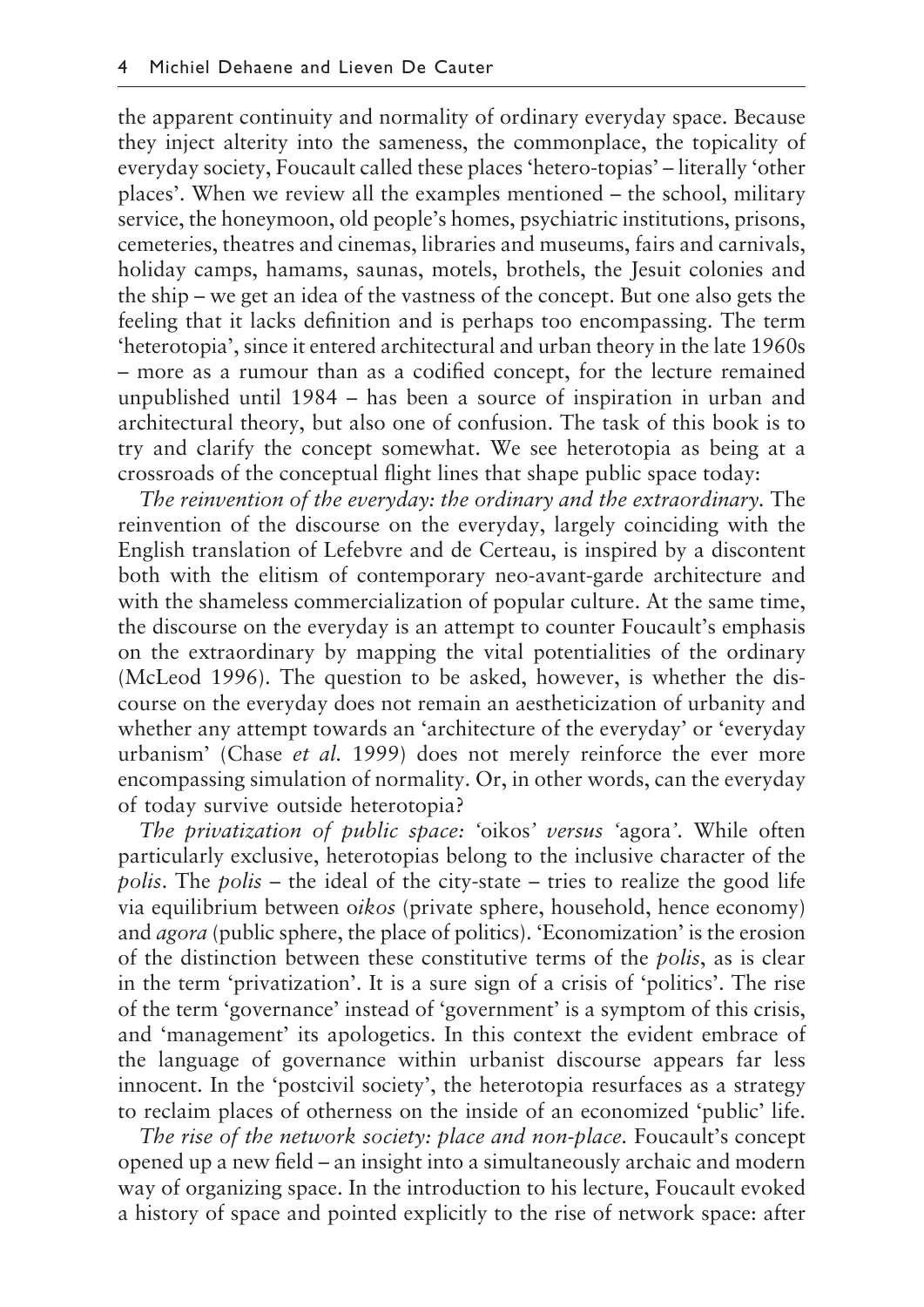the hierarchical space of the Middle Ages and the space of Cartesian extension in early modernity, the third stage is the 'space of emplacement', the grid, the network. One could venture to say that today Foucault's analysis reaches its obvious conclusion. Within network space, heterotopia has to a large extent changed its function. Rather than interrupting normality, heterotopias now realize or simulate a common experience of place. Because of its special nature, heterotopia is the opposite of the *non-place* (the famous concept coined by Marc Augé). Today heterotopia, from theme park to festival market, realizes 'places to be' in the non-place urban realm of Castells' 'space of flows' (De Cauter 2004: 59–63). In other words, heterotopia embodies the tension between place and non-place that today reshapes the nature of public space.

*The postcivil society: heterotopia versus camp. Besides the proliferation* of heterotopias that provided normality in the (atopic) network space, we now see a proliferation of camp-like situations. The camp properly speaking is, according to Giorgio Agamben, not an extension of the law like the prison, but rather a space that is extraterritorial to the law – a space where the law is suspended (Agamben 1998). While the encampment emerges out of the nature-state and moves towards the city, and therefore fulfils a protopolitical role, the camp marks the disintegration of society in the state of exception. The camp is, in other words, the situation in which the division between private and public is suspended. It is the space where the city is annihilated and the citizen reduced to 'bare life'. Today, more and more people are exposed to the conditions of bare life: the homeless, illegal immigrants, the inhabitants of slums. From military camps via refugee camps and from labour camps to detention centres and secret prisons, the camp is the grimmest symptom of a postcivil urbanism, which follows the disintegration of the state.<sup>1</sup> Heterotopia, so we argue, is the opposite of the camp and could be a counterstrategy to the proliferation of camps and the spread of the exposure to the conditions of bare life.

All these conceptual polarities determine heterotopia and make it crucial to understand the urban reality of today. In our contemporary world heterotopia is everywhere. Museums, theme parks, malls, holiday resorts, wellness hotels, festival markets – the entire city is becoming 'heterotopian'. Heterotopia has, indeed, become very obvious and central in our society. This central position of heterotopian space is not new. Most of Foucault's examples are important institutions of the city: the graveyard, the museum, the library, the theatre, the fair. This centrality is most elegantly represented on Nolli's famous map – a representation of Rome in the eighteenth century: the churches of Borromini prominently surrounding the Piazza Navona, with the Pantheon a bit further to the east.

The Nolli map figures on the cover of this book for yet another reason: the black and white contrast of the original map is a graphically eloquent representation of the description of the city in terms of the public–private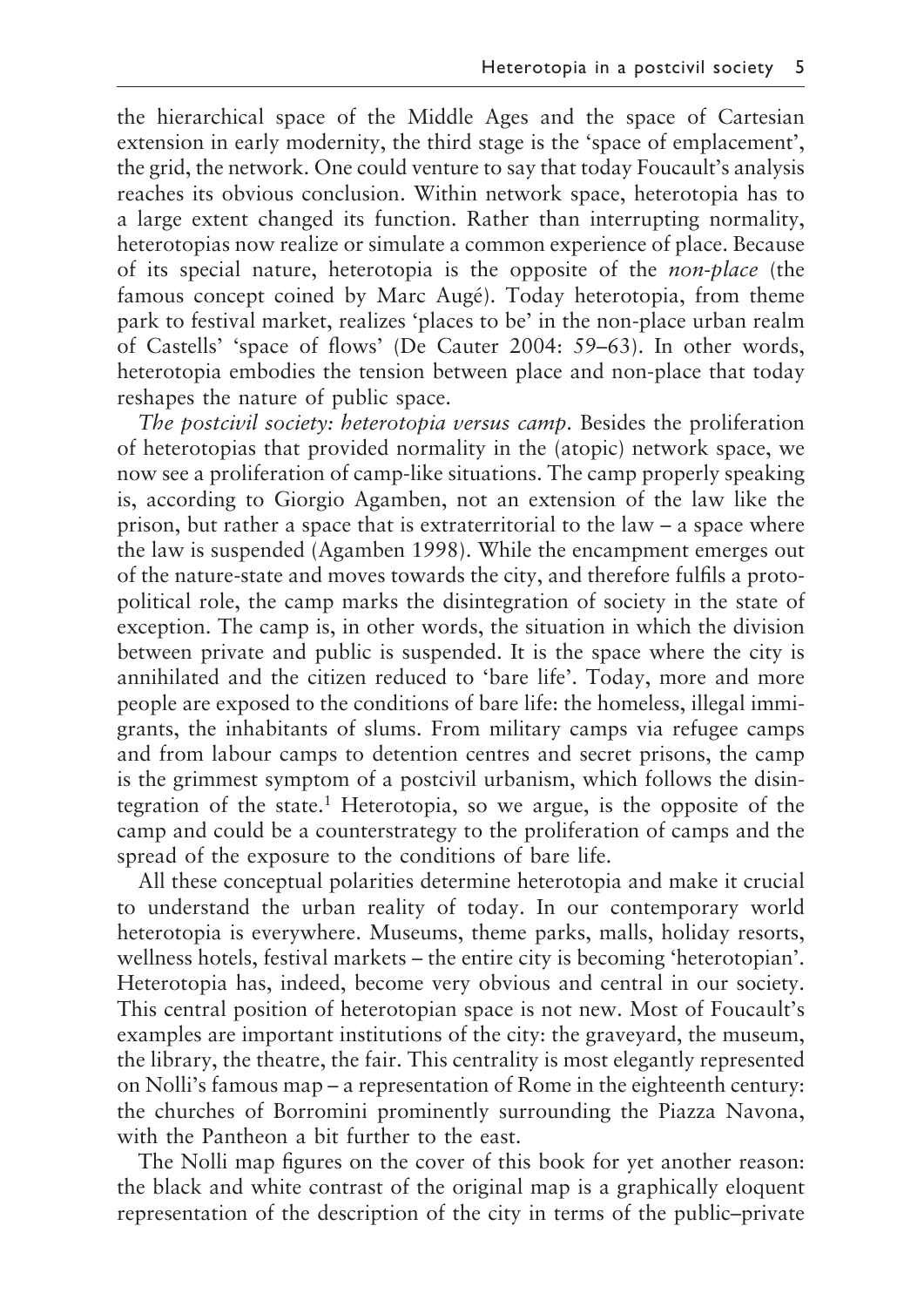binary opposition. The interior spaces that have been drawn as white appear on the map as part of the continuous matrix of urban public spaces, and have been conventionally interpreted as an extension of the outdoor public spaces. This reading misses an essential point. The interior spaces that are left white – the churches – are not public or private, but heterotopian. What this map so eloquently shows is the necessary connection and partial overlap between public space and heterotopian space. Heterotopian spaces are necessarily collective or shared spaces. Their heterotopian character, as Foucault clearly explained in his fifth principle, was contingent upon a precise mechanism of opening and closing. That closing means excluding the public, a delineation of otherness and a closure vis-à-vis public space, while the opening is an opening unto the public domain.

The observation of the centrality and semi-public character of heterotopia runs counter to the dominant treatment of the concept within architectural circles, which have often understood it as synonymous with the marginal, interstitial, subliminal spaces that, by their eccentric position, defy the reigning logic of a dominant culture. In this common interpretation, we believe, the essential function of heterotopia within the city is obscured.

In placing the emphasis on the centrality of heterotopia in the contemporary urban condition, however, we have to overcome an equally problematic pitfall that travellers in heterotopia have to face: when putting on heterotopian spectacles, everything tends to take on heterotopian traits. The following axiom, therefore, has been our guide: not everything is a heterotopia. At stake is to find out whether the concept of heterotopia could be made consistent or whether it should, on the contrary, be given up altogether because its vagueness has only brought confusion and continues to do so.

The book is structured in seven parts of three chapters each.

*Part 1: Heterotopology: 'a science in the making'*. The book opens with a new and annotated translation of the text that is its prime source of inspiration: Michel Foucault's 'Of other spaces'. In his radio talk of 1966, which was the embryo of the text, he dreamt of 'a science in the making', *heterotopology,* which would be concerned with the study of 'other spaces' (Foucault 2004). James Faubion's contribution situates this (for Foucault) rather atypical essay within its biographical and historical context. Heidi Sohn focuses on the reception history of the (in origin) medical concept and ventures to reread the term from the viewpoint of its appearance in *The Order of Things*, a book that was published a year before the text was written.

*Part 2: Heterotopia revisited.* The chapters of the second part present a commentary on Foucault's concept in light of its contemporary relevance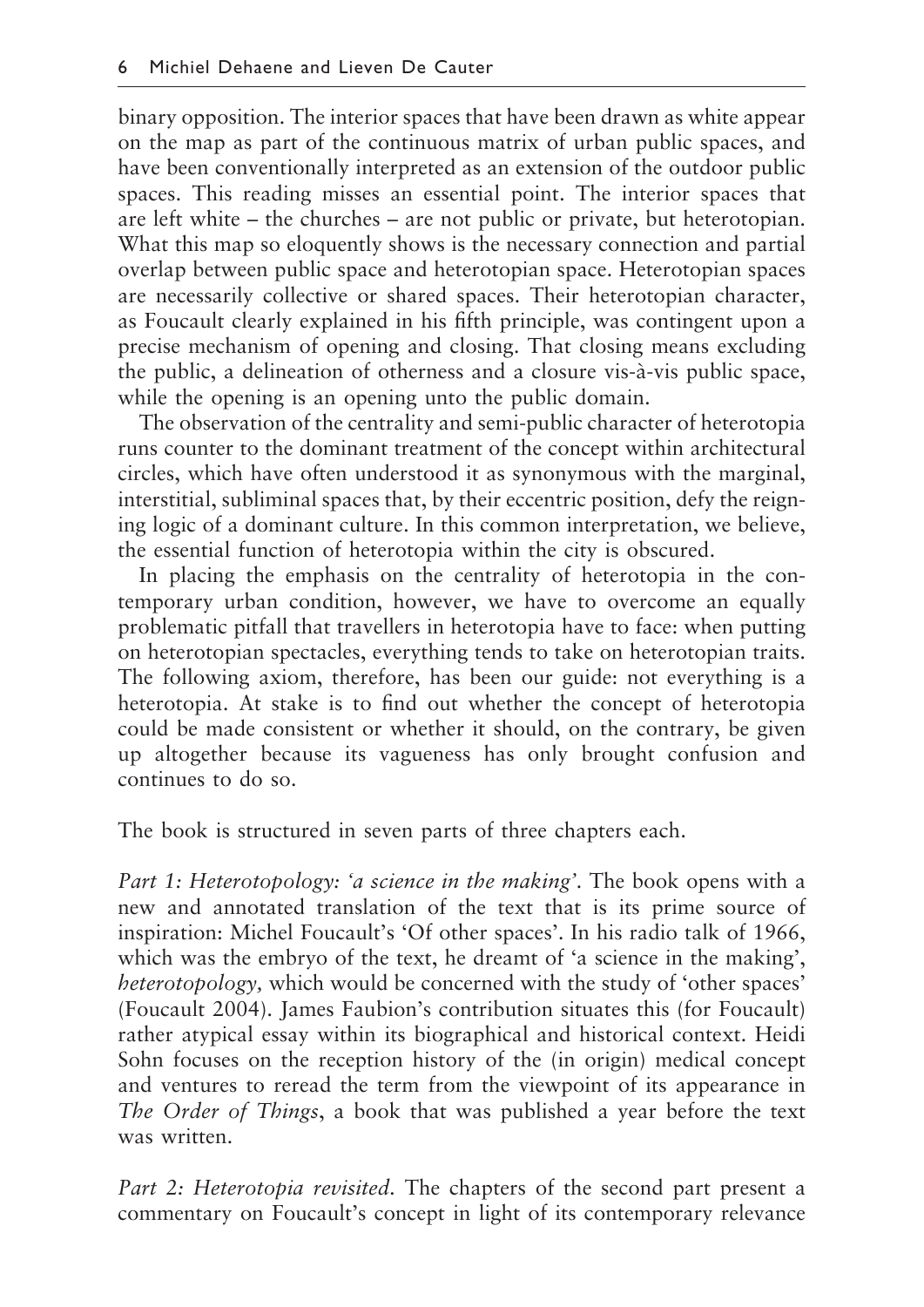to a discussion on architecture, the city and public space. What constitutes the otherness of these other spaces? What is their role in society and their place in the city? Heterotopia appears to be open to very different readings: a first perspective retraces within the oeuvre of Foucault heterotopia's representational, mirroring role and goes on to speculate about its consequences for the production of architecture, finding in the *Exodus* project by OMA a rare but pertinent example (Christine Boyer); a second approach situates heterotopia in the tradition of de Certeau and Lefebvre, in the subliminal, infra-political margins (Marco Cenzatti); and a third reading views it as a central, if often 'eccentric', institution of the *polis* (De Cauter and Dehaene).

*Part 3: The mall as* agora *– The* agora *as mall.* The mall has clear heterotopian characteristics. However, in spite of all its phantasmagorical qualities, the mall seems profoundly embedded in everyday culture, in the commodification of everything, the reproduction of conformity and consumerism, rather than being a celebration of alterity. In the different contributions of this part, heterotopia appears as a helpful concept to understand the mall as a newly emerging (semi-)public space type, supporting old and new practices of public life. Kathleen Kern focuses on a case where the street, the mall and the theme park merge. Clément Orillard investigates the mall as paradigm for public space in the French post-war New Towns. Douglas Muzzio and his daughter Jessica look at the mall in its most phantasmagorical version: the mall in the movies.

*Part 4: Dwelling in a postcivil society.* Home is the place of everyday life. Today, however, the private sphere, the place of intimacy and invisibility, is changing: there is a deep-rooted logic of gating and fortressing in our society, caused by the sharp dualization of society, the fear that comes with it, and a tendency towards individualism and social distinction (Setha Low). Gating as social defence, however, is redressed with the attributes of Disneyfication: themed holiday living (Hugh Bartling). Beyond the well-known phenomenon of gated communities, we see the rise of all-in heterotopias – of, for example, the themed condominiums in Singapore (Xavier Guillot). In a society in which the icons of leisure hide a neo-liberal work ethos, it seems inevitable that dwelling takes on heterotopian overtones – paradoxically at the moment when home becomes for an increasing number of people a workplace.

*Part 5:* Terrains vagues*: transgressions and urban activism.* Following the sociology of Lefebvre, the activist practices of the Situationists, the Bataillian notion of transgression and the social critique of Michel de Certeau, the contributions in this part look for heterotopia in the margins, in the *terrains vagues*, the zones, the wastelands, the urban voids. The authors focus on that dimension of heterotopia that resists representation: its subliminal side.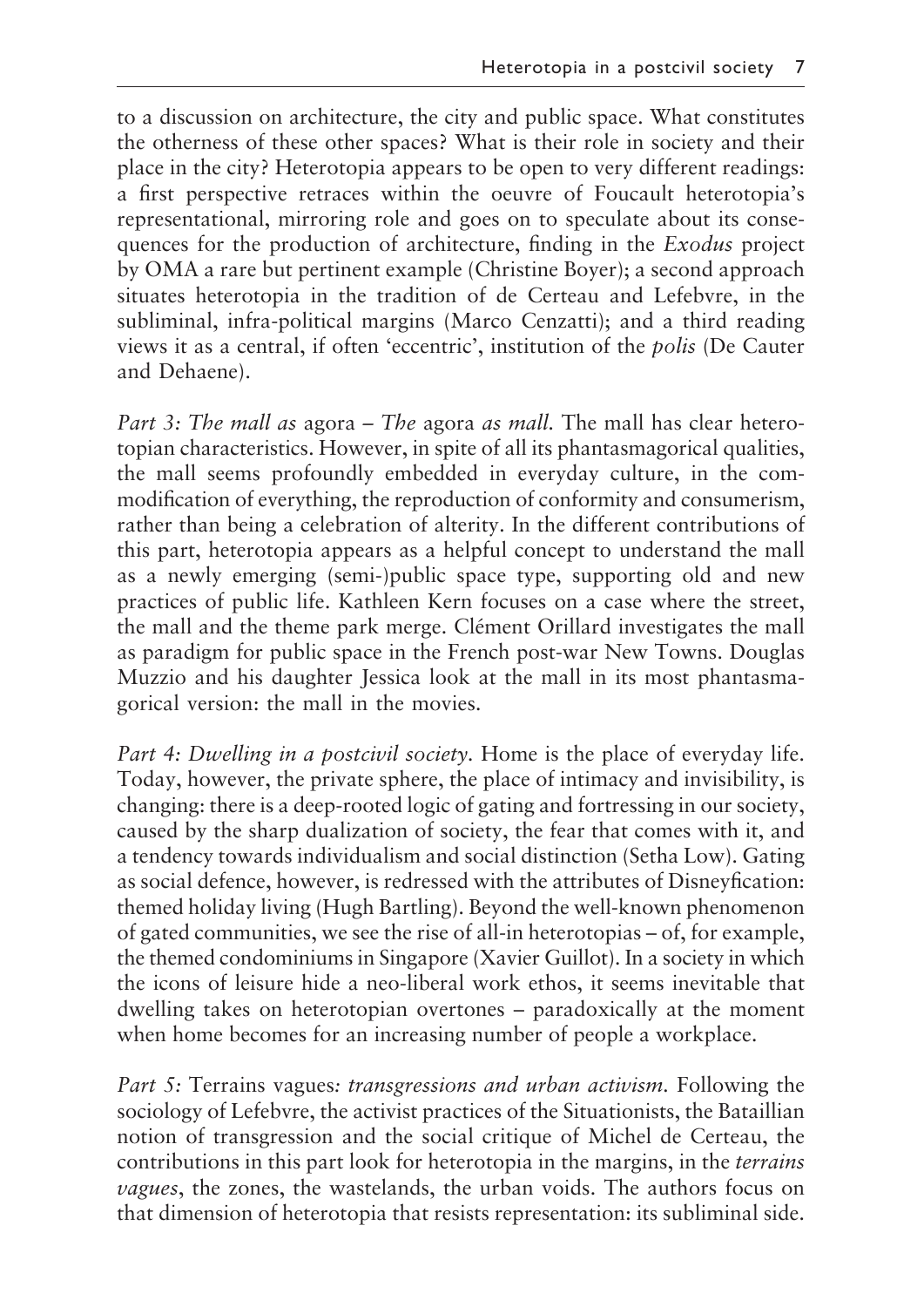In the case study of the Tel Aviv shoreline, Yael Allweil and Rachel Kallus explore heterotopia's potential as a 'pocket of resistance'. Gil Doron's contribution on the *terrain vague* and the 'dead zone' and 'transgressive architecture' insists on the categorical distinction between heterotopian spaces in which otherness is positively affirmed and those spaces on the margin, where a dominant code has been relaxed or partly effaced. In the chapter on Stalker, Peter Lang, himself a member of the group, argues that the tradition of artistic urban activism has a new relevance in the context of global mass migration.

*Part 6: Heterotopia in the splintering metropolis.* Integral urbanism was an attempt to control the tools for welfare within the state under the aegis of the plan. In the network society, 'splintering urbanism' has to rely on the creation of heterotopias to sustain its integrating gesture. Heterotopia holds the promise of a city in which the other is accommodated – a city of plurality and heterogeneity. The chapters in this part investigate the possibilities of 'a heterotopian urbanism'. This is well represented in Maureen Heyns' case study of London's eastern fringe. According to Lee Stickells, network society has produced a new heterotopia: the heterotopia of flows. D. Grahame Shane shows how art institutions have proved to be almost magic levers to revitalize entire neighbourhoods, from Beaubourg to Bilbao, but they seem to become, as Baudrillard pointed out early on, simulations of the third kind.

*Part 7: Heterotopia after the* polis*.* The contributions in the last part try to tackle the place and function of heterotopia in the postcivil society – a society that embraces its own brutality. The cases show samples of heterotopias in the megacities of the 'Global South'. In Robert Cowherd's case of Jakarta we see the ways in which the heterotopian logic of the colonial order serves in refashioned form as an excellent support for the reproduction of the asymmetrical power relations and social dualism that structure the city. In Alessandro Petti's case of the grandiose, grotesque offshore urbanism in Dubai, heterotopia appears as part of an archipelago of well-connected and privileged islands – as opposed to the labour camps in which those who build this artificial paradise live. Here the theme of camp and bare life becomes visible as a counterpart to high-security heterotopia. The last case by Filip De Boeck is the grimmest: the graveyard taken over by youth gangs in the totally dysfunctional city of Kinshasa – a disintegrating society in an imploded state: 'heterotopia after the *polis*'.

To close, we make space for some *Afterthoughts* (Hilde Heynen). With this wide-ranging book, which brings together theoretical pieces and concrete case studies written by both established scholars and young researchers, we hope to have contributed not only to an assessment and repositioning